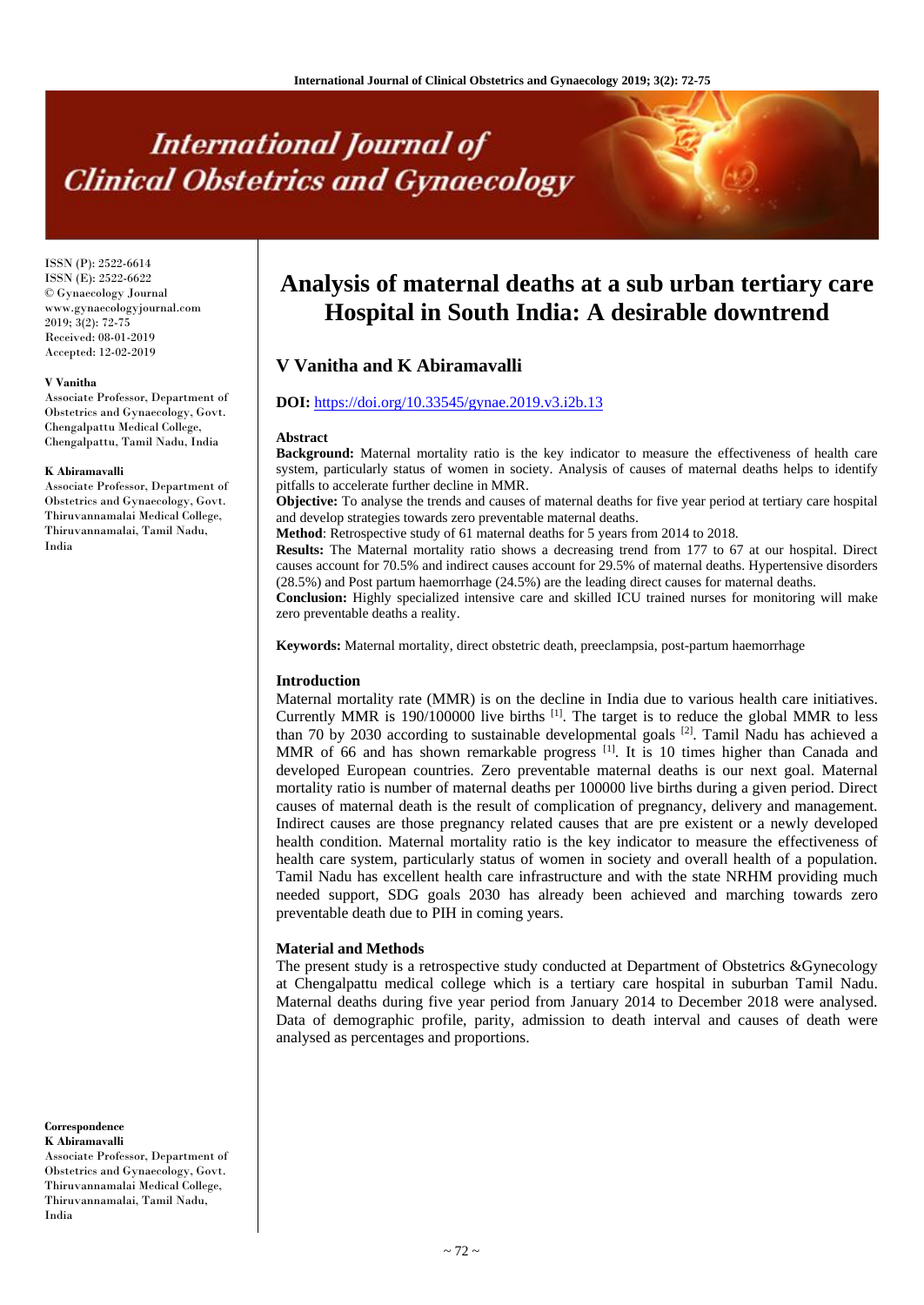## **Results**



**Fig 1:** The Maternal mortality ratio shows a decreasing trend from 177 in 2014 to 67 at year 2018

**Table 1:** Year wise distribution of deliveries and maternal deaths

| Year | <b>Live Birth</b> | <b>Maternal Deaths</b> | <b>MMR</b> |
|------|-------------------|------------------------|------------|
| 2014 | 8434              |                        | 178        |
| 2015 | 9518              |                        | 189        |
| 2016 | 10142             |                        | 128        |
| 2017 | 10125             |                        |            |
| 2018 | 10433             |                        |            |

**Table 2:** Distribution of maternal deaths according to sociodemographic characteristics

| Sociodemographic         |                | Number of maternal Percentage of maternal |
|--------------------------|----------------|-------------------------------------------|
| characteristics          | deaths         | deaths                                    |
| AGE                      |                |                                           |
| $<$ 19 Yrs               | $\overline{2}$ | 3.2%                                      |
| 19-24 Yrs                | 31             | 50.8%                                     |
| 25-29 Yrs                | 18             | 29.5%                                     |
| 30-34 Yrs                | 8              | 13.1%                                     |
| $\geq$ 35 Yrs            | $\overline{c}$ | 3.2%                                      |
| <b>Area Of Residence</b> |                |                                           |
| Urban                    | 11             | 18%                                       |
| Rural                    | 50             | 82%                                       |
| Education                |                |                                           |
| Illiterate               | 3              | 4.9%                                      |
| Primary School           | 15             | 24.5%                                     |
| <b>High School</b>       | 33             | 54.1%                                     |
| Graduate                 | 10             | 16.3%                                     |
| Gravida                  |                |                                           |
|                          | 33             | 54.1                                      |
| $\overline{2}$           | 13             | 21.3                                      |
| 3                        | 9              | 14.7                                      |
| 4                        | 4              | 6.5                                       |
| $\geq$ 5                 | $\overline{c}$ | 3.2                                       |

**Table 3:** Causes of maternal deaths

| <b>Direct Causes</b>    | $N=43$         | 70.5% |
|-------------------------|----------------|-------|
| Antepartum Haemorrhage  | $\overline{4}$ | 6.5%  |
| Post Partum Haemorrhage | 15             | 24.5% |
| Severe Preeclampsia     | 4              | 6.5%  |
| Eclampsia               | 8              | 13%   |
| Help Syndrome           | $\overline{4}$ | 6.5%  |
| Pulmonary Embolism      | $\overline{c}$ | 3.2%  |
| Amniotic Fluid Embolism | 3              | 5.0%  |
| Thromboembolism         | 2              | 3.2%  |
| Hyperemesis             |                | 1.6%  |
| <b>Indirect Causes</b>  | $N=18$         | 29.5% |
| Anemia                  |                |       |
| <b>Heart Disease</b>    | $\overline{4}$ | 6.5%  |
| Cardiomyopathy          | 3              | 5.0%  |
| Tuberculosis            | 1              | 1.6%  |
| <b>ARDS</b>             | 1              | 1.6%  |
| Sepsis                  |                | 1.6%  |
| Others                  | 3              | 5.0%  |

Table 4: Timing of maternal death since admission and hospital stay

| <b>Time Interval</b> | <b>No. of Deaths</b> | <b>Percentage</b> |
|----------------------|----------------------|-------------------|
| $0-1$ hr             |                      | 8%                |
| $2-12$ hrs           | $\mathcal{L}$        | 20%               |
| $13-24$ hrs          |                      | 15.5%             |
| $25 - 165$ hrs       |                      | 31%               |
| 7 days and above     |                      | 26.5%             |

# **Table 5:** Year wise distribution of direst causes of maternal deaths

|       | Year Antepartum haemorrhage Post-partum haemorrhage Toxemias  Pulmonary emboli  Amniotic fluid emboli  CVT   Hyper Emesis |  |  |  |
|-------|---------------------------------------------------------------------------------------------------------------------------|--|--|--|
| 2014  |                                                                                                                           |  |  |  |
| 2015  |                                                                                                                           |  |  |  |
| 2016  |                                                                                                                           |  |  |  |
| 12017 |                                                                                                                           |  |  |  |
| 2018  |                                                                                                                           |  |  |  |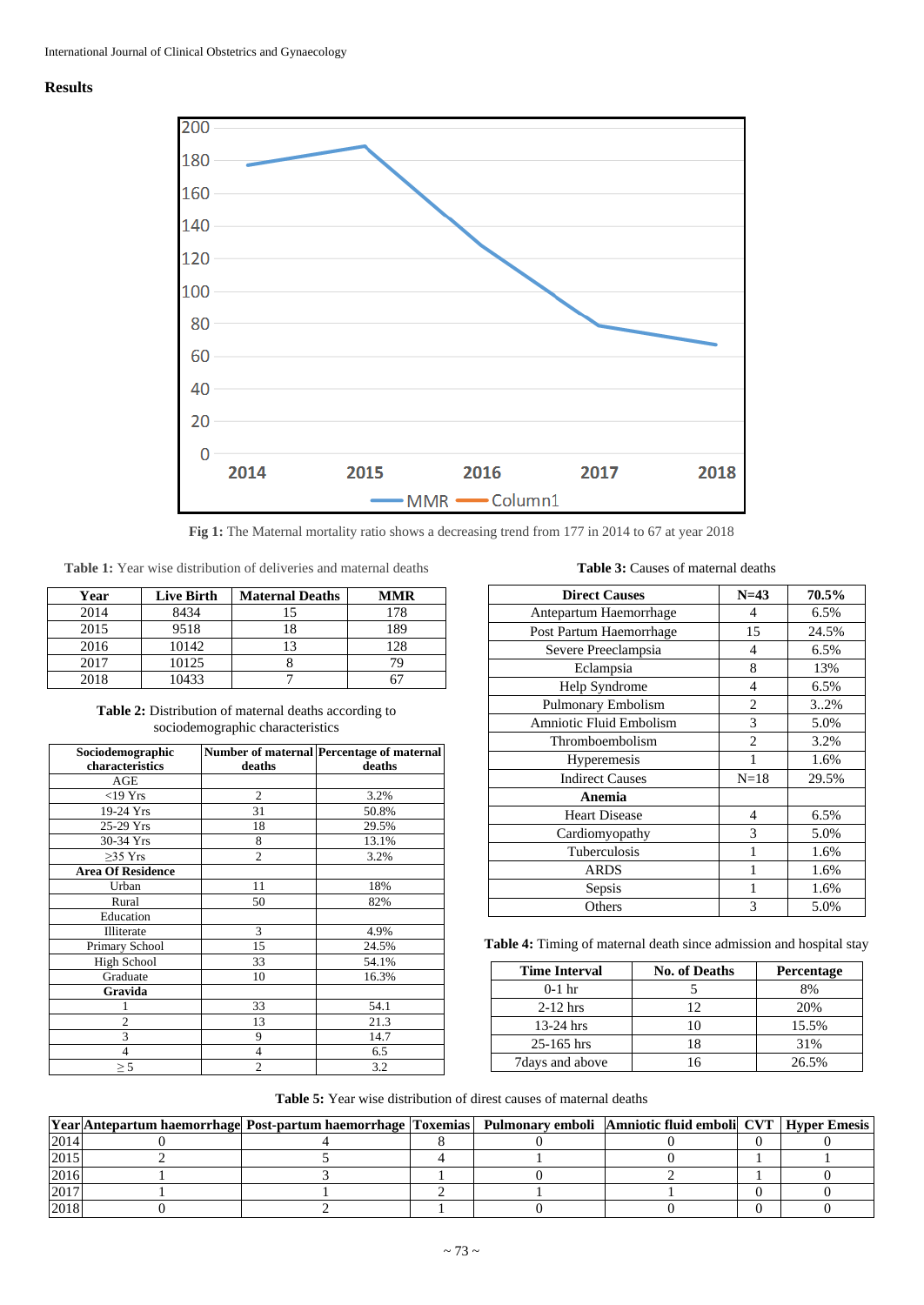The Maternal mortality ratio shows a decreasing trend from 177 in 2014 to 67 at year 2018 (Fig-1) (Table 1). There were 48.652 live births during study period and 61 maternal deaths. Maternal deaths declined from 15 deaths in year 2014 to 7 deaths in year 2018 though the deliveries have increased from 8434 in 2014 to 10433 deliveries in 2018(Table 1). The overall MMR for study period is 125. Maximum of 50.8% of maternal deaths occurred in 19-24 yrs. 19-24 Yrs primigravida from rural areas account for >50% of all maternal deaths.16, 5% of maternal deaths occurred among graduates (Table- 2). Direct causes account for 70.5% and indirect causes account for 29.5% of maternal deaths. PIH (toxemias) and Post partum haemorrhage are the leading direct causes for maternal deaths and account for 28.5% and 24.5% of all maternal deaths respectively. Among indirect causes of maternal deaths Anemia contributes to 8.1% of maternal deaths. Deaths due to sepsis has reduced and accounts for 1.6% of deaths. With declining MMR, indirect causes of maternal deaths account for 50% of maternal deaths in last 2 years (Table- 3). The admission to death interval in 58% is more than 24 hrs at ICU. Hence improving intensive care facilities and critical care specialists at ICU will help in better survival (Table-4). Direct obstetric deaths due to preeclapsia /eclampsia and post partum haemorrhage has been reduced between 2014-2018 which is the major contributor to decline in MMR in last two years (Table- 5).

# **Discussion**

Reduction of maternal mortality is the main objective of SDG goals<sup>2</sup> which aims to bring the world wide MMR to less than 70 by 2030. In our present study the MMR was 125 (past 5 yrs), but drastic decline trend<sup>3</sup> noticed in past 2 years. In 2017 MMR was

79 and further reduced to 67 in 2018.This is mainly attributed to improvement in rate of timely referrals. Strict adherence to management protocols of high risk deliveries, early and timely management of all referral cases and periodic review of deaths at all levels and ensuring better accountability. 43.5% of patients died within 24 hrs of admission. The admission to death interval in 56% percent is more than 24 hrs at ICU. Hence improving intensive care facilities and critical care specialists at ICU will help in better survival. All delivery points has to be further strengthened with availability of Emonc trained medical officers. Direct obstetric causes of death due to PIH and PPH has been reduced due to adequate availability of all blood components and AMTSL protocols being followed, which is the major contributor for the decline in MMR. State NHM has kept STOP PIH MORTALITY as an interim goal for the year 2018- 2019 and all field workers and obstetricians are working towards the goal. Although the absolute number of women dying due to hypertensive disorders and PIH has decreased, still they account for 40-50% of total maternal deaths in past 2 years. With declining MMR, indirect causes of maternal deaths account for 50% of maternal deaths in last 2 years  $[4, 5]$  and hence increasing importance to address these factors will further reduce MMR. Availability of ECHO screening for all antenatal mothers antenatally and postpartum, availability of super-specialities in cases which require such multidisciplinary care, exclusive dedicated staff nurses for obstetric ICU and labour ward and ventilator care technicians round the clock in ICU will further strengthen the system

## **A comparative analysis of maternal death**

| <b>Studies</b>                                            | <b>MMR</b> | Haemorrhage | <b>Hypertensive Disorders in pregnancy</b> | sepsis | Anemia |
|-----------------------------------------------------------|------------|-------------|--------------------------------------------|--------|--------|
| Goswami KD et al. <sup>[6]</sup>                          | 219        | 50%         | 13%                                        | 11%    | 33%    |
| Yadhav et al. <sup>[7]</sup> (2006 -2009)                 | 555        | 32.0%       | 24.2%                                      | 7.2%   | 14.9%  |
| Vidhyadhar et al. $^{[8]}$ (2006-2010)                    | 302.6      | 21%         | 10.5%                                      | 7.8%   | 2.6%   |
| Bhaskar k murthy <i>et al.</i> <sup>[9]</sup> (2001-2010) | 302        | 26.6%       | 26.6%                                      | 18.3%  | 10%    |
| Abhilasha nair <i>et al.</i> $[10]$ (2014-2015)           | 410        | 33.8%       | 10.3%                                      | 8.1%   | 14.7%  |
| Verma Ashok et al. <sup>[11]</sup> (1996-2006)            | 345.9      | 21.8%       | 20%                                        | 21.6%  | 15.4%  |
| Raja rajeswari <i>et al.</i> <sup>[12]</sup> (2014-15)    | 204        | 31%         | 40%                                        | 3.2%   | 17.2%  |
| Present study $(2014-18)$                                 | 125        | 24.5%       | 26%                                        | 1.6%   | 8.1%   |

Table 6: A comparative analysis of maternal death

Our study when compared with other Indian studies on MMR reveals a lower MMR as most studies reported from rural tertiary care centres unlike ours which is a semi urban centre and better road &ambulance transport facilities in our state and better access to all levels of heath care facilities. The two leading causes of maternal mortality in all studies were PPH and PIH which requires timely diagnosis and management. In our present study 33 deaths, (54%) occurred in primigravidas, which is slightly higher than studies by Vidhyadhar et al. <sup>[8]</sup> (42%) and Rajarajeswari *et al.* <sup>[12]</sup> (31%). In our study (50.5%) of women died in age group of 19-24 yrs and (29.5%) in age group of 25- 29 yrs which account for 80% of maternal deaths. This is comparable to observations by Verma Ashok *et al.* [12] (78.5%) & Arpita et al. <sup>[13]</sup>. The MMR at our institution is less when compared to other tertiary care care hospitals of other states because of better functioning of our referral system and every maternal death and near misses are analysed and audited at multiple levels thus ensuring better accountability from care givers. To further reduce MMR and to sustain this downtrend requires periodic analysis of all near miss cases using WHO near

miss criteria [14] .

# **Conclusion**

The analysis of our maternal deaths periodically helps to formulate new strategies unique to each institution and prevent future maternal deaths. As institutional deliveries are nearing 100% and timely referral being done, strengthening our tertiary care facilities with highly specialized intensive care and monitoring with critical care specialists will make zero preventable deaths a reality.

# **Funding:** No funding sources

**Conflict of interest:** None declared

**Ethical approval:** The study was approved by the Institutional Ethics Committee

# **Reference**

- 1. SRS-special bulletin on maternal mortality in India, 2014- 2016
- 2. Sustainable developmental goals-UNDP-2030 Agenda;